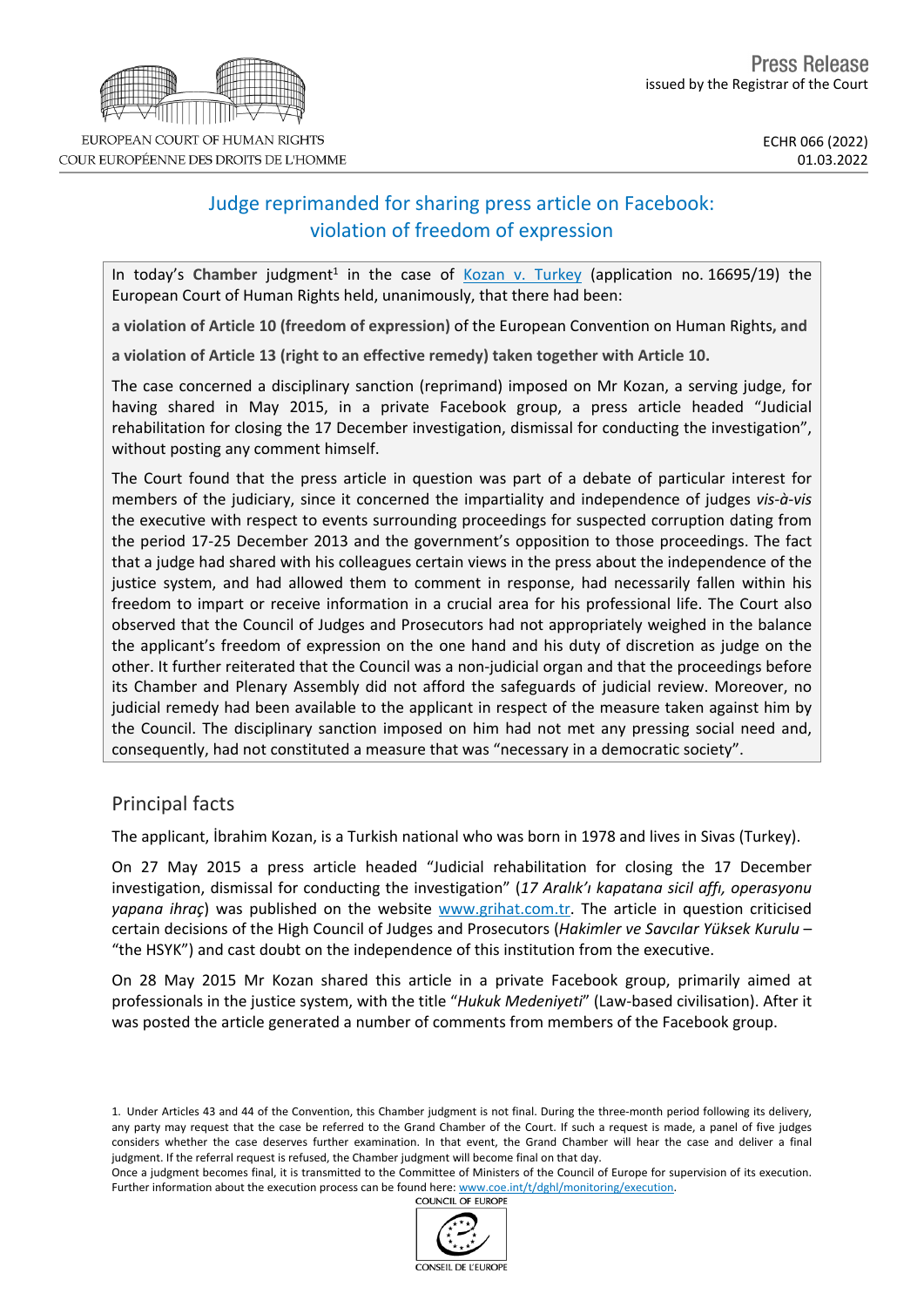According to the Government, on 28 May 2015 the Facebook group had 8,859 members; it was not limited to judges and prosecutors but was also open to academics, law-school students, lawyers and all law-school graduates.

In December 2015, following a referral from the Deputy Prosecutor General for Van, the Chair of the HSYK authorised the opening of a disciplinary investigation against Mr Kozan.

In September 2017 the Second Chamber of the Council of Judges and Prosecutors unanimously reprimanded Mr Kozan for sharing the article in question, finding that its content was incompatible with Mr Kozan's duty of loyalty to the State and his judicial obligations. It also stated that, although Mr Kozan had not expressed agreement with the content of the article, he had expressed an intention to disseminate it to a wider audience and to convey a message to those who had supported it. It found that Mr Kozan had behaved in a manner which undermined the dignity and trust required by his office, both inside and outside his professional sphere.

Subsequently Mr Kozan applied for a review of the decision but this was rejected by the Second Chamber of the Council of Judges and Prosecutors. He then lodged an appeal before its General Assembly but his appeal was dismissed on 3 October 2018, at which point the disciplinary sanction became final.

In the meantime, following the attempted coup of 15 July 2016, Mr Kozan was removed from public office by a decision of the General Assembly of the HSYK taken on 24 August 2016. In addition, a criminal case was brought against him for being a member of the FETÖ/PDY organisation<sup>2</sup>, and he was sentenced to seven years and six months' imprisonment for the offence of belonging to an armed terrorist organisation. The appeal proceedings in that case are still pending.

# Complaints, procedure and composition of the Court

Under Article 10 (freedom of expression), Mr Kozan submitted that the reprimand had undermined his freedom to receive and impart information. He also relied on his right to an effective remedy (Article 13 of the Convention).

The application was lodged with the European Court of Human Rights on 15 March 2019.

Judgment was given by a Chamber of seven judges, composed as follows:

Jon Fridrik **Kjølbro** (Denmark), *President*, Carlo **Ranzoni** (Liechtenstein), Branko **Lubarda** (Serbia), Pauliine **Koskelo** (Finland), Gilberto **Felici** (San Marino), Jovan **Ilievski** (North Macedonia), Saadet **Yüksel** (Turkey),

and also Hasan **Bakırcı**, *Deputy Section Registrar.*

# Decision of the Court

## Article 10 (freedom of expression)

The Court observed that the disciplinary sanction imposed on Mr Kozan (a reprimand) mainly concerned his freedom to impart and receive information, a key component of freedom of expression. This measure had constituted interference which had a legal basis and pursued at least

<sup>2</sup> "Gülenist terrorist organisation / Parallel State Structure".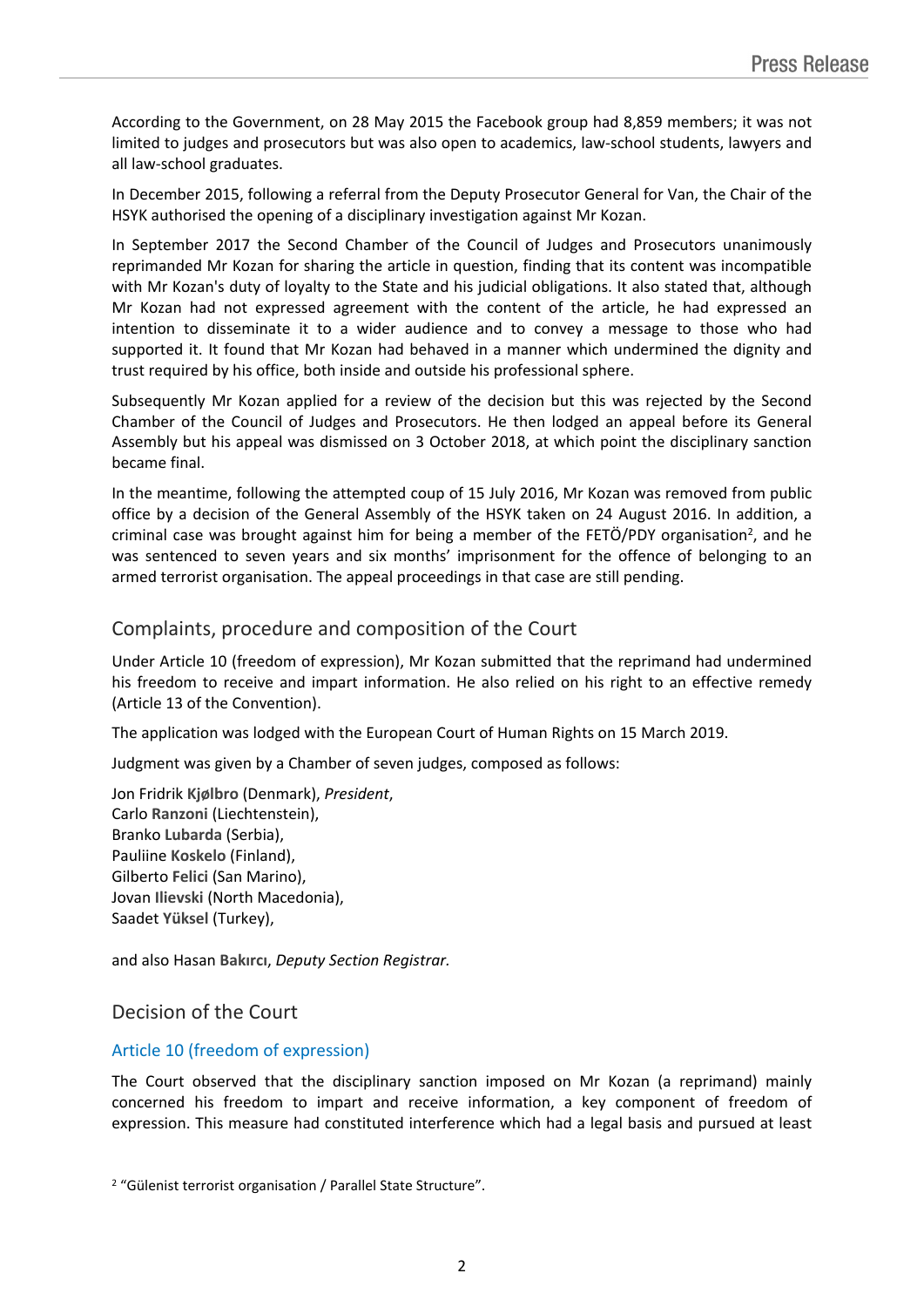one of the aims recognised as legitimate by the Convention, namely to maintain the authority and impartiality of the judiciary.

The Court also noted that the press article in question fell within a debate of particular interest to members of the judiciary, since it concerned the impartiality and independence of the judiciary *vis-àvis* the executive in relation to the events surrounding proceedings for suspected corruption dating from the period 17-25 December 2013 and the government's opposition to those proceedings. The article had expressed value judgments to the effect that some of the HSYK's decisions could be seen as favourable to the political authorities, in that members of the judiciary who had taken part in the prosecution of the 17-25 December 2013 events and had charged suspects close to the government had been disciplined, while those who had acquitted the suspects had been rewarded by the discontinuance of the disciplinary proceedings against them for alleged misconduct.

As to the question whether the "factual basis" for these value judgments had been sufficient, the Court took the view that this condition had been met in the present case. None of the disciplinary bodies which had conducted proceedings against the applicant for sharing the article had stated that the facts it referred to – namely disciplinary decisions against certain members of the judiciary and in favour of others – had not occurred. The various organs of the Council of Judges and Prosecutors had merely challenged the value judgment that the various disciplinary outcomes could have been influenced by the decisions taken by the judges or prosecutors concerned regarding suspicions against certain government figures.

The Court therefore considered that, placed in context, the value judgments expressed in the article shared by the applicant were part of a debate on the independence of the HSYK from the executive and, consequently, on the protection of the independence and impartiality of judges. In this connection, the fact that a judge had shared with his colleagues certain views in the press about the independence of the justice system, and had allowed them to comment, had necessarily fallen within his freedom to impart or receive information in a crucial area for his professional life.

The Court also noted that the applicant had shared the article not with the general public but in a discussion group reserved for judicial professionals and closed to the general public. It rejected the assumption of the disciplinary authorities and the Government that the applicant had shown an intention to convey a message to the public that he approved of the content of the impugned article by sharing it, even though he had not made any comments indicating that he agreed with it. In this connection, the implication of such an assumption, which would mean that judges belonging to a private group could only share articles praising the higher administrative and judicial authorities and would be required to ignore articles disapproving of the acts and decisions of those same authorities, would lead to unnecessary self-censorship in their discussions on matters going to the heart of their profession.

Furthermore, it could not be overlooked that the imposition of a disciplinary sanction on a civil servant belonging to the judiciary had, by its very nature, a chilling effect, not only on the person concerned, but also on the profession as a whole. This was particularly the case when judges and prosecutors exchanged ideas and opinions among themselves on decisions of the HSYK that might have an effect on their independence from other State authorities.

As regards procedural safeguards, the Court observed that the Council of Judges and Prosecutors had not adequately weighed in the balance the applicant's right to freedom of expression on the one hand and his duty of discretion as judge on the other. It further reiterated that the Council of Judges and Prosecutors was a non-judicial organ and that the proceedings followed before the Chamber and Plenary Assembly did not afford the safeguards of judicial review. Moreover, no judicial remedy had been available to the applicant in respect of the measure taken against him by the Council. It had acted in the present case both as a prosecuting authority and as a final decision-making authority, in a case in which some of its own decisions were at issue. It could not be overlooked that when disciplinary proceedings were initiated against a judge, public confidence in the functioning of